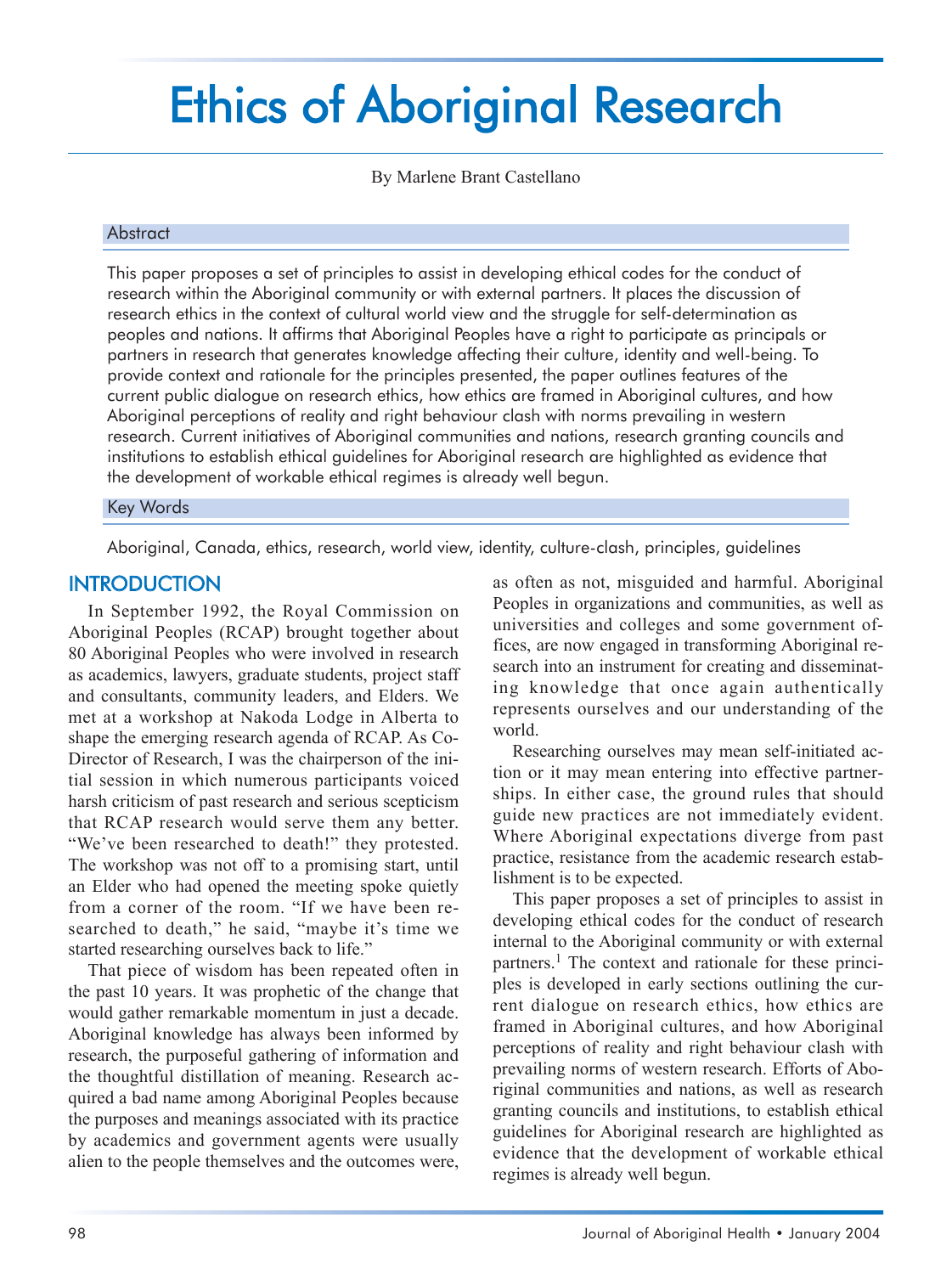In this paper:

*Research* means activity intended to investigate, document, bring to light, analyse, or interpret matters in any domain, to create knowledge for the benefit of society or of particular groups.

*Aboriginal* refers to First Nations, Inuit and Métis Peoples as referenced in the *Canadian Constitution*. Indigenous is used interchangeably with Aboriginal, usually in international contexts. Where sources refer to specific groups, such as First Nations, the terminology of the source is retained.

*Aboriginal research* means research that touches the life and well-being of Aboriginal Peoples. It may involve Aboriginal Peoples and their communities directly. It may assemble data that describes or claims to describe Aboriginal Peoples and their heritage. Or, it may affect the human and natural environment in which Aboriginal Peoples live.

*Ethics* refers to rules of conduct that express and reinforce important social and cultural values of a society. The rules may be formal and written, spoken, or simply understood by groups who subscribe to them.

The language, images and perspectives in this paper are those of a Mohawk woman and academic of a certain generation. I suggest that the principles I articulate are relevant more broadly to Aboriginal research, though readers from other cultures, particularly Métis and Inuit colleagues, will undoubtedly need to do some translation to connect my words with their own world views and experiences.

#### AN ACTIVE DISCOURSE ON RESEARCH ETHICS

International concern about research ethics arose from revelations in the Nuremburg trials of atrocities committed in experimentation on humans by the Nazis during the Second World War. To prevent future violations of human rights in the name of science, western nations developed the Nuremburg Code representing broad international agreement on ethical standards in medical research. The Nuremburg Code was replaced by the Helsinki Declaration, which was adopted in 1964 and subsequently updated.<sup>2</sup> Ethical codes place emphasis on informed consent and are intended to strike a balance between the risk incurred by participants and the potential benefit of the research to society.

In Canada, research ethics in universities and publicly-funded research institutes are guided by the Tri-Council Policy Statement, $3$  adopted jointly by the

major research granting councils: the Natural Sciences and Engineering Research Council (NSERC), Social Sciences and Humanities Research Council (SSHRC), and Canadian Institutes of Health Research (CIHR), formerly the Medical Research Council. The three councils receive funding from the federal government for distribution to research bodies across Canada.

Current ethical guidelines and the governance structures through which they are administered are being reviewed because a number of shortcomings have been identified:4

- Ethical guidelines are administered on a voluntary basis through a patchwork of procedures and institutions. Universities and research institutes administering research grants from the granting councils are expected to adopt procedures consistent with the Tri-Council guidelines as a condition of funding. There is some follow-up to ensure that this occurs. Academic and professional associations, anthropologists and psychologists for example, also develop guidelines which their members are expected to follow. Governments' contracts are generally silent on the subject of ethical compliance, relying on researchers to abide by the ethics of their profession or institution.
- Universities have ethics committees. They are responsible for administering the institution's guidelines for research on human subjects. The committees review research proposals for compliance with ethical guidelines as a condition for approving the flow of funds through the university to the principal investigator(s). Once the proposal is approved, there is no provision for monitoring how the research is actually conducted.
- Ethics committees are perceived to focus on the procedure proposed for obtaining informed consent from human subjects involved in research. The ethical character of the research project itself is generally not examined.
- There are no sanctions available to discipline researchers who violate existing ethical guidelines, beyond complaints to universities or professional associations with which they are affiliated.
- Research that is funded by individuals or corporations independent of a university or research institute is not subject to publicly approved ethical guidelines. Corporations funding research in collaboration with public institutions may have commercial interests that conflict with institutional ethics and may exert pressure to override ethical concerns that arise.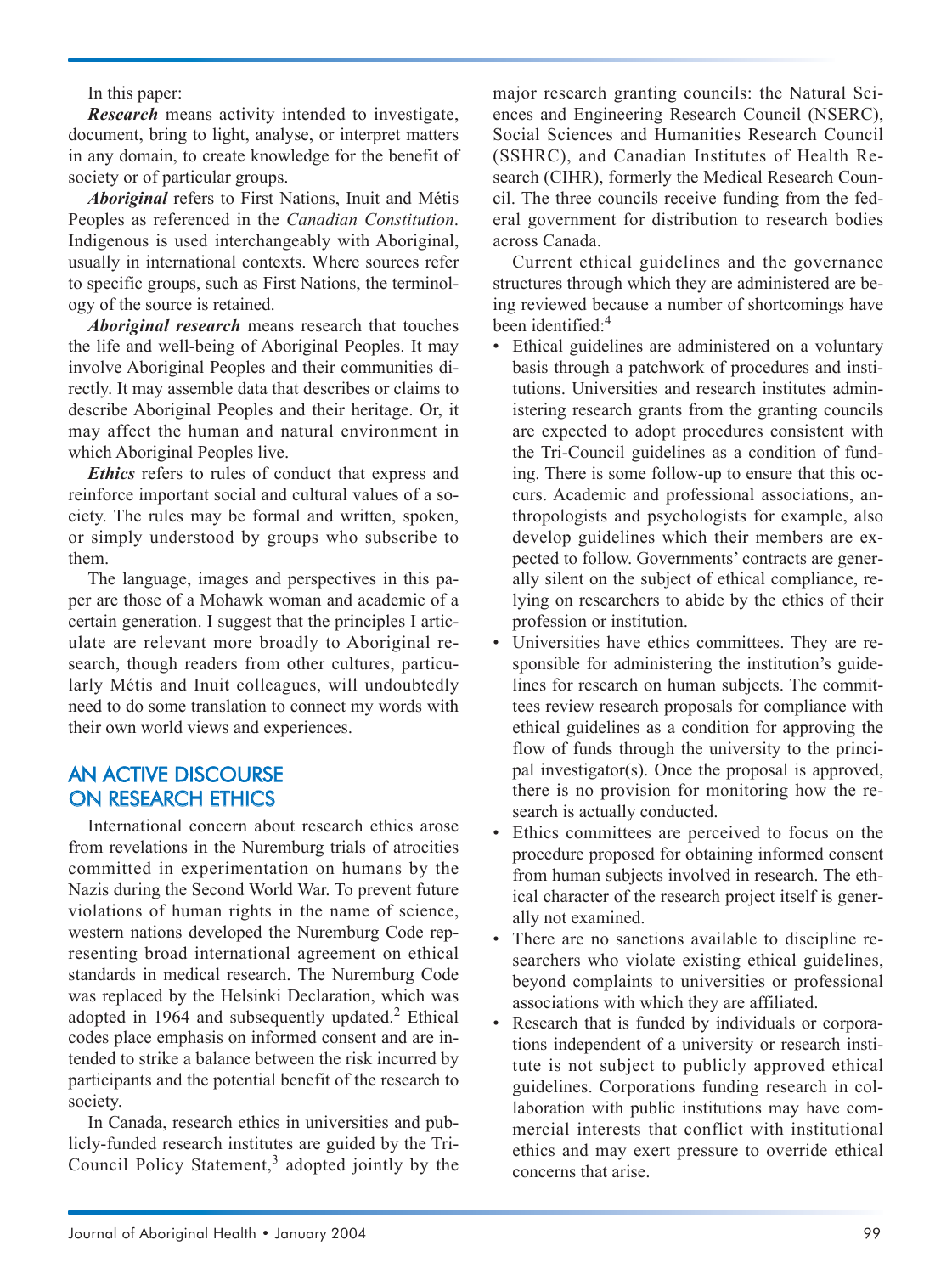- Advances in medical research, for example reproductive technology and genetic research, have raised public concern about research ethics that are not adequately dealt with by fragmented and voluntary guidelines.
- The federal government is a major funding source, directly and indirectly, of research involving human subjects. It relies on other agencies to ensure that an ethical balance between benefit and risk is maintained in much of the research that it funds. This leaves open questions about the adequacy of safeguards of the public interest.

Aboriginal Peoples interested in research share the concerns cited above and welcome the current review of principles and processes for governing research involving human subjects. However, even if ethical oversight of research sponsored by public institutions is made more consistent, up-to-date and enforceable, there is a danger that concerns particular to Aboriginal Peoples will be neglected or made subject to inappropriate regulation.

It is essential that Aboriginal Peoples and their organizations put forward, not only concerns, but also solutions to the ethical problems that too often have made research affecting them inaccurate and irrelevant. Reframing ethical codes and practice is necessary to ensure the social benefit that motivates research also extends to the Aboriginal Peoples whose universe is being studied.

#### AN ABORIGINAL PERSPECTIVE ON ETHICS

Descriptions of Aboriginal societies seldom speak of the ethics that support order, cohesion and personal responsibility in those societies. Anthropological studies document customs that sometimes have the character of law. Dr. Clare Brant, a Mohawk physician who became the first Aboriginal psychiatrist in Canada, wrote an influential paper entitled Native Ethics and Rules of Behaviour. In it, he used the language of ethics to illuminate some powerful, unspoken assumptions that guide behaviour he observed in his Iroquoian, Cree and Ojibway patients. Brant's elaboration of the ethic of non-interference, which inhibits argument and advice-giving as normal means of communication, is particularly relevant for researchers and professionals offering services to Aboriginal Peoples. While non-interfering behaviour may be perceived as passive and irresponsible, Brant points out that it is consistent with teaching based on non-intrusive modelling rather than direct instruction that attempts to shape the behaviour of the learner.<sup>5</sup>

Traditional teachings are conveyed through example, through stories and songs, in ceremonies and, most importantly, through engagement with the natural world which is governed by laws of life just as human beings are. A recent initiative in Saskatchewan documented the language used by Elders sharing their knowledge of culture, history and treaty making in their various nations. Elder Peter Waskahat spoke of the foundations of knowledge and the connections between land, family, spirituality, values, and everyday living:

We had our own teachings, our own education system – teaching children that way of life was taught by the grandparents and extended families; they were taught how to view and respect the land and everything in Creation. Through that the young people were taught how to live, what the Creator's laws were, what were the natural laws, what were these First Nations' laws... the teachings revolved around a way of life that was based on their values.<sup>6</sup>

When Aboriginal Peoples speak about maintaining and revitalizing their cultures, they are not proposing to go back to igloos and teepees and a hunter-gatherer lifestyle. They are talking about restoring order to daily living in conformity with ancient and enduring values that affirm life. The relationships between individual behaviour, customs and community protocols, ethics, values, and world view are represented in Figure 1 using the symbol of a tree.

The leaves represent individual behaviours. Protocols and community customs are small branches while ethics, the rules governing relationships, are the large branches. Values, deeply-held beliefs about good and evil, form the trunk of the tree. The world view or perception of reality underpinning life as it is lived, like the roots of the tree, is not ordinarily visible. The whole of the tree is rooted in the earth which supports us. In this symbolic representation, I suggest that the earth is like the unseen world of spirit – vast, mysterious and friendly if we learn how to respect the laws that govern it.

Some nations have codified their ethical systems. The Iroquois Great Law of Peace teaches the importance and the requirements of cultivating a "good mind" in order to live well and harmoniously in the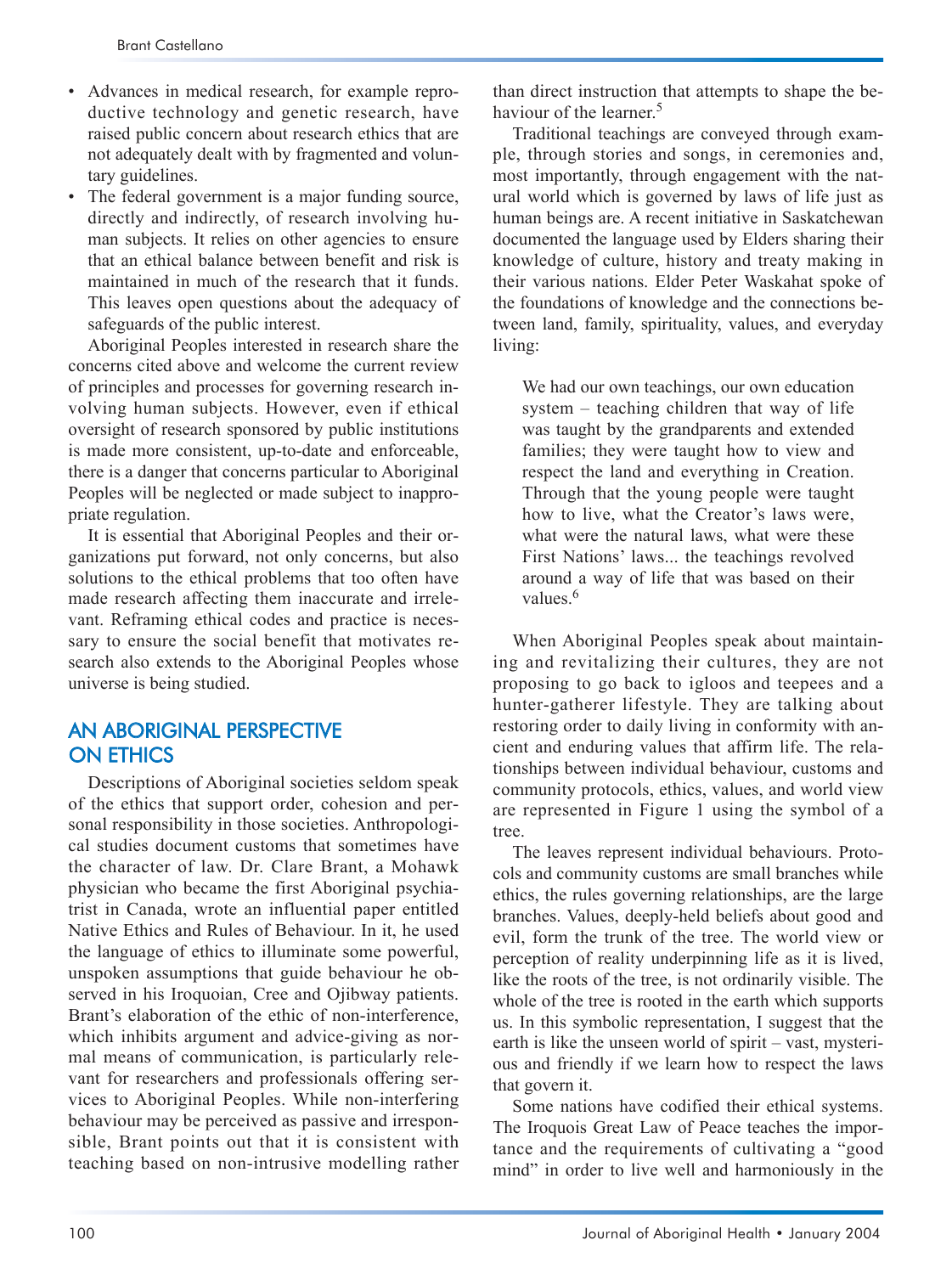

world. The potlaching ceremonies of West Coast nations were public means of validating genealogies, family responsibilities, inheritance rights, and land tenure. Many other nations transmitted their ethical codes orally and non-verbally through family and community relationships. Public ceremonies reinforce the community's world view and provide instruction for living. Skills for decoding complex messages from the social and natural environment are embedded in traditional languages.

The persons who are most knowledgeable about physical and spiritual reality, the teaching and practice of ceremonies, and the nuances of meaning in Aboriginal languages, are Elders. Elders typically have been educated in the oral tradition, apart from the colonizing influence of the school system. They carry credentials that are recognizable within Aboriginal society, but invisible to those who assess expertise on the basis of formal education. They enjoy respect as sources of wisdom because their way of life

expresses the deepest values of their respective cultures. In many cases, they have exceptional skills in transmitting these values to those who seek their counsel.

The mutually reinforcing means of transmitting Aboriginal world views, guided by the wisdom of Elders, are represented in Figure 2. Language, which carries the code for interpreting reality, is learned within the family and reinforced by the practices and values endorsed by the community. Public ceremonies and private rituals give shared expression to teachings. In turn, these become incorporated in the language of family and community relations.

The misguided policies that sought to undermine the role of language and the influence of family, community and ceremony in shaping individual and community life have been thoroughly documented and critiqued in recent years.<sup>7</sup> RCAP, mapping the choices necessary to navigate a turning point in Aboriginal/Canadian relations, wrote: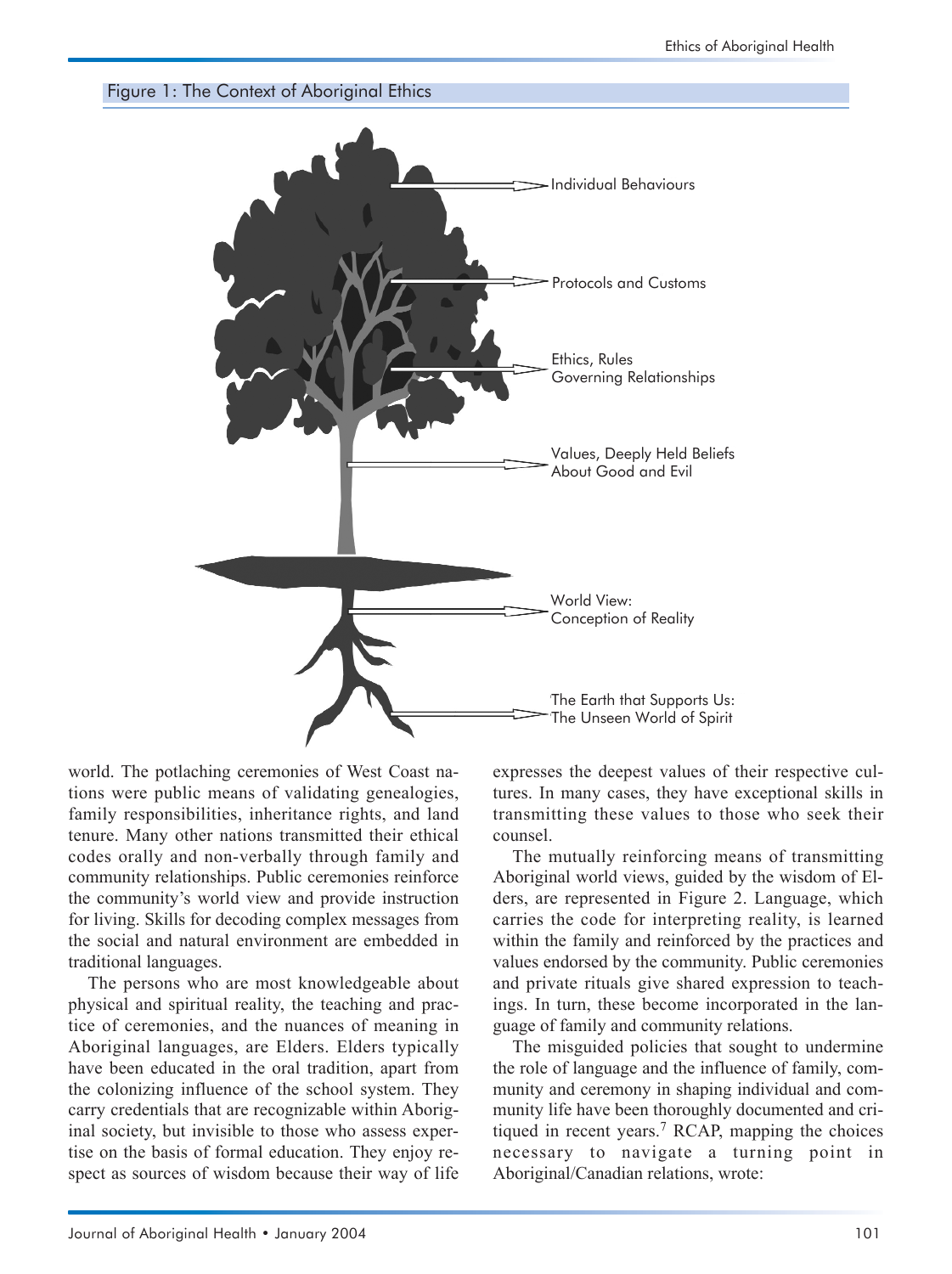Figure 2: Transmission of Aboriginal World View



Another fundamental issue is the need for Canadians to recognize that Aboriginal cultures were vibrant and distinctive not only in the beginning but remain so today. Though bruised and distorted as a result of the colonial experience, inevitably changed by time and new circumstances, even in danger of extinction in some important dimensions such as language, nevertheless a fundamentally different world view continues to exist and struggles for expression whenever Aboriginal Peoples come together.<sup>8</sup>

Within Aboriginal communities, the struggle has gone beyond survival as small enclaves set apart from non-Aboriginal Canada. The struggle now extends to applying cultural ways in the management of lands and economic activity; the structures of governance; the provision of health, education, justice and other human services; and relations with the larger Canadian society and the world community. The struggle is to live and thrive as peoples and nations

maintaining and expressing distinctive world views and contributing uniquely to the Canadian federation. In the language of the United Nations Working Group on Indigenous Populations, this is the pursuit of selfdetermination.

Indigenous peoples have the right of self-determination. By virtue of that right they freely determine their political status and freely pursue their economic, social and cultural development.<sup>9</sup>

Fundamental to the exercise of self-determination is the right of peoples to construct knowledge in accordance with self-determined definitions of what is real and what is valuable. Just as colonial policies have denied Aboriginal Peoples access to their traditional lands, so also colonial definitions of truth and value have denied Aboriginal Peoples the tools to assert and implement their knowledge. Research under the control of outsiders to the Aboriginal community has been instrumental in rationalizing colonialist per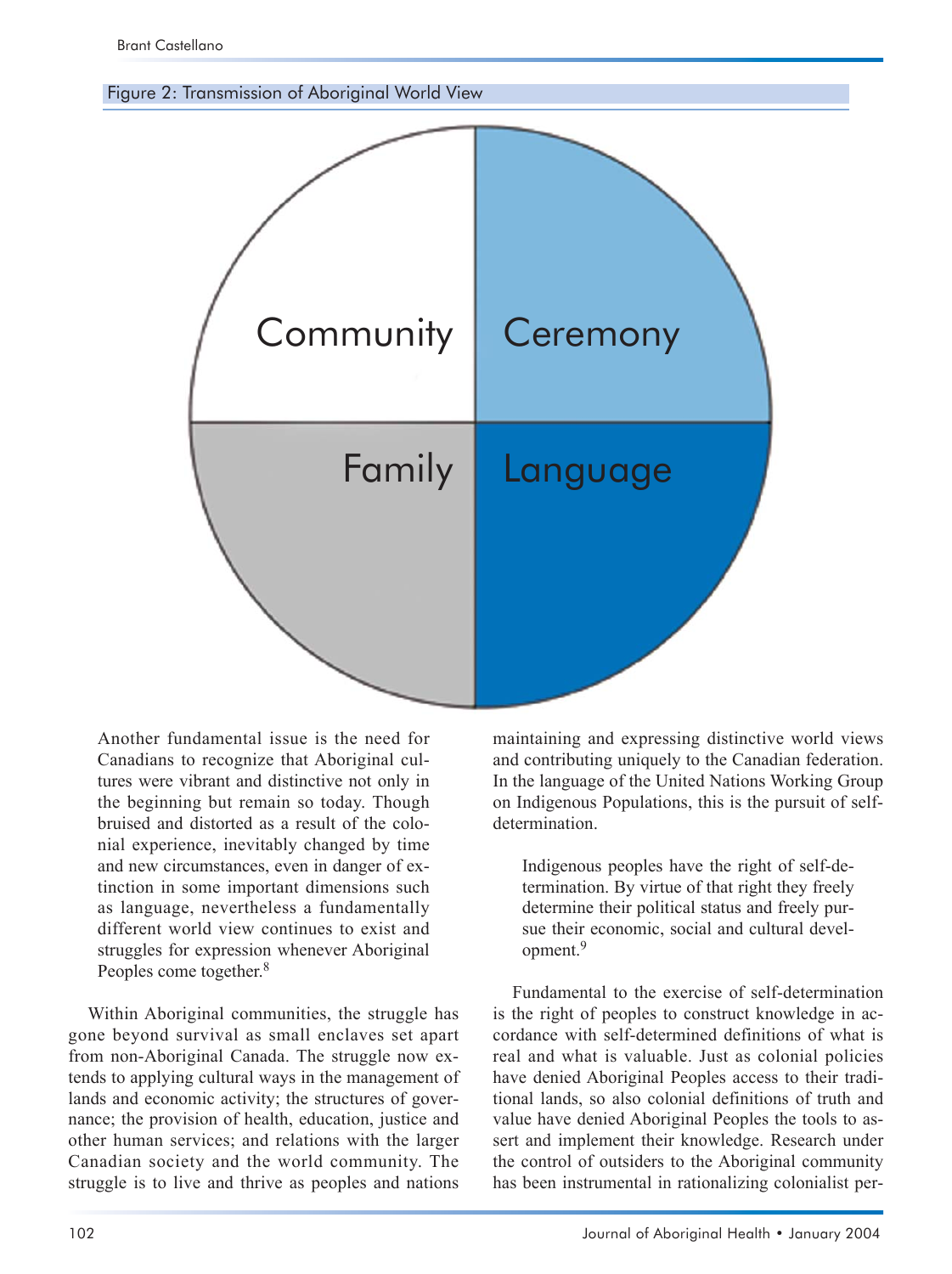ceptions of Aboriginal incapacity and the need for paternalistic control.

Aboriginal scholars who have been educated in western universities and who are conversant with Aboriginal ways of knowledge-seeking are challenging western assumptions and methodologies of research. In the study of Elders' language referred to earlier, the authors explain:

The Elders' comments allude to formal and long-established ways, procedures, and processes that First Nations persons are required to follow when seeking particular kinds of knowledge that are rooted in spiritual traditions and laws. The rules that are applied to this way of learning are strict, and the seekers of knowledge are required to follow meticulous procedures and processes as they prepare for and enter the "quest for knowledge journey."<sup>10</sup>

In the world of Aboriginal knowledge, a discussion of ethics cannot be limited to devising a set of rules to guide researcher behaviour in a defined task. Ethics, the rules of right behaviour, are intimately related to who you are, the deep values you subscribe to, and your understanding of your place in the spiritual order of reality. Ethics are integral to the way of life of a people. The fullest expression of a people's ethics is represented in the lives of the most knowledgeable and honourable members of the community. Imposition of rules derived from other ways of life in other communities will inevitably cause problems, although common understandings and shared interests can be negotiated. This is the ground on which Aboriginal Peoples stand as they engage in dialogue about research ethics that will limit the risks and enhance the benefits of research affecting their **lives** 

## "JAGGED WORLDVIEWS COLLIDING"

Leroy Little Bear coined the phrase "jagged worldviews colliding" to describe the encounter of Aboriginal philosophies and positivist scientific thought.<sup>11</sup> Aboriginal world views assume that human action, to achieve social good, must be located in an ethical, spiritual context as well as its physical and social situation. Scientific research is dominated by positivist thinking that assumes only observable phenomena matter. Little Bear points out that much externallysponsored research has documented customs, but missed the deeper significance of those customs:

[Anthropologists] have done a fairly decent job of describing the customs themselves, but they have failed miserably in finding and interpreting the meanings behind the customs. The function of Aboriginal values and customs is to maintain the relationships that hold creation together.<sup>12</sup>

Research was defined earlier in this paper as knowledge creation for social benefit. If researchers and those researched have vastly different notions of what constitutes social benefit and how it is achieved, the research is unlikely to satisfy the needs and expectations of participants on both sides of the divide. This section outlines some of the issues that arise in devising ethical regimes that are appropriate for Aboriginal research.

### Should ethics be restricted to research on human subjects?

In Aboriginal knowledge systems, the boundary between material and spiritual realms is easily crossed. Similarly, the boundaries between humans, animals, plants, and natural elements are also permeable. This is represented in traditional stories of communication between humans and other beings, and transformation of persons into animals and sea creatures, or vice versa.

The inter-dependent relationship between humans and natural elements was described by Simon Lucas, a B.C. Elder speaking at an RCAP hearing:

The sea and its resources is the heart and soul of our people. Sea resources have sustained our people since time began for us. The health of the ocean means a healthy emotion. It has a direct impact on our mental state. A healthy ocean means a healthy state of mind for us. The health of the ocean means the assurance that my body is going to stay healthy. That is important for people to understand. My spirituality, the spirituality of our forefathers, was tied directly to the ocean. The health of the ocean means that my spiritual well-being is going to stay intact.<sup>13</sup>

Scientific research conflicts with Aboriginal sensibilities when it sets ethical guidelines for research involving human subjects, but assumes that the earth and the waters are inanimate or lifeless, and that mice, monkeys or fish can be treated as objects of research rather than co-inhabitants with humans of a living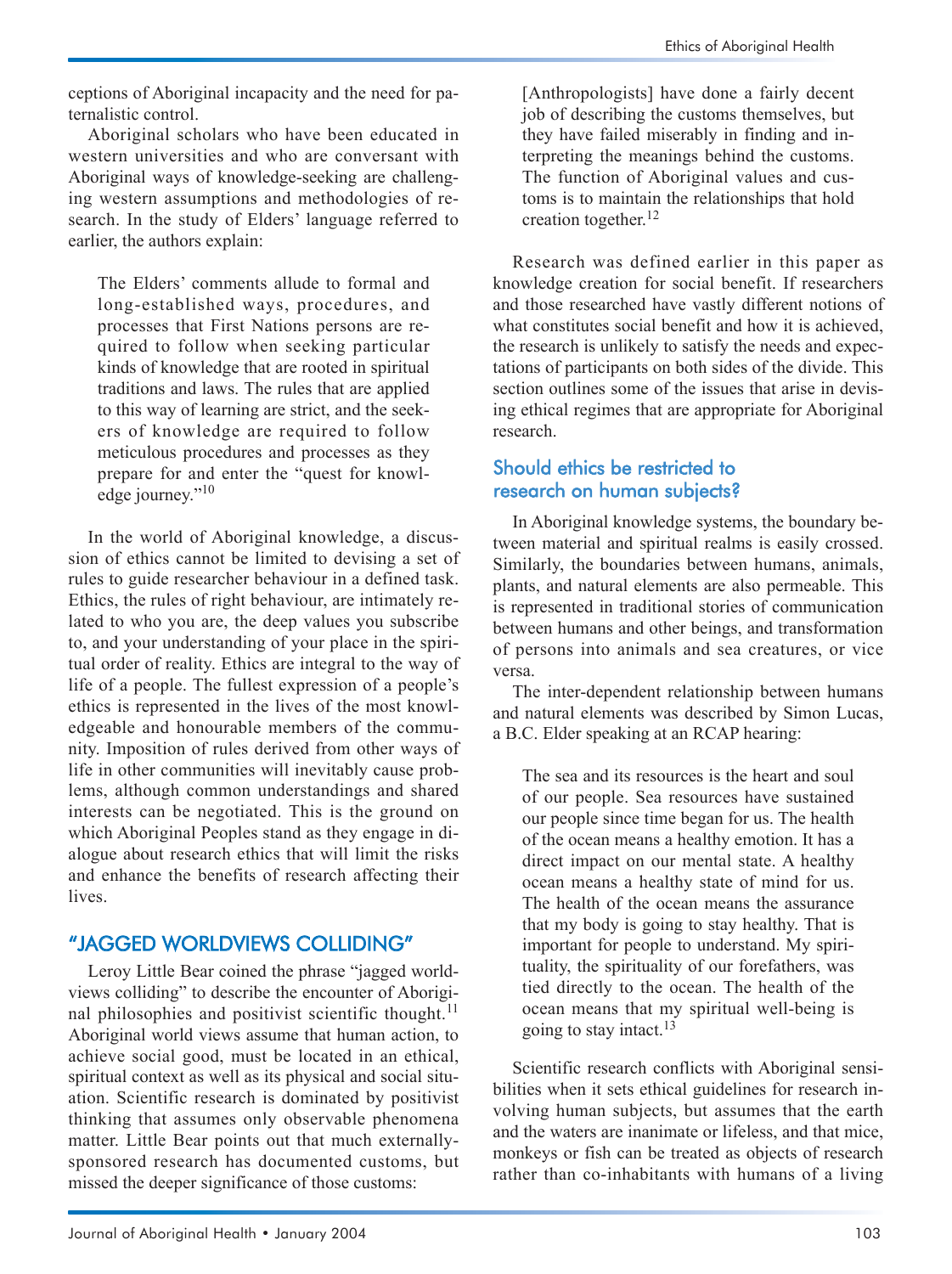biosphere. Because many Aboriginal societies maintain primary dependence on a healthy natural environment to meet their needs, industrial development that sacrifices environmental values directly infringes on their well-being and human rights. Ethical regimes for Aboriginal research must therefore extend beyond current definitions of research involving human subjects to include research that affects Aboriginal wellbeing. This includes environmental research that will impact their physical environment or archival research that may perpetuate negative or inaccurate representations of Aboriginal Peoples.

#### Maintaining a balance between reductionist analysis and holistic vision

The prevailing model of scientific inquiry reduces the scope of analysis to smaller bits of reality that can then be analysed with greater specialization. This is referred to as a reductionist approach. Research that takes measures to exclude variables or influences from the environment that might contaminate causeeffect sequences is applauded as more reliable than data about complex and unexplainable lived experience. Social sciences exploring human experience have adopted scientific method as the hallmark of their credibility even though human behaviour is subject to many variables that interrupt linear cause-effect sequences. The science of ecology has emerged as an approach to understanding the interdependence of elements and processes in the natural world, to some extent countering the dominance of reductionist research. However, the role of intuitive insight or vision in scientific breakthroughs is regularly downplayed in western disciplines and institutions.

In contrast, the heart of Aboriginal science acknowledges the spirit of the plant, animal or the land and the importance of relationships in supporting life. Gregory Cahete, a Tewa educator, writes:

Native peoples through long experience and participation with their landscapes have come to know the language of their places. In learning this language of the subtle signs, qualities, cycles and patterns of their immediate environments and communicating with their landscapes Native people also come to know intimately the "nature" of the places which they inhabit. Learning the language of place and the "dialects" of its plants, animals, and natural phenomena in the context of a "homeland" is an underlying foundation of Native science.<sup>14</sup>

Aboriginal science does not ignore analysis of the particular. In fact, the perception of patterns is synthesized from multiple keen observations. The teaching device of the medicine wheel applied in Figure 2 fosters awareness that any particular event or phenomenon functions as part of a larger whole.

Holistic awareness and highly focussed analysis are complementary, not contradictory. There are examples of effective partnership between communities and scientists. The Sandy Lake Health and Diabetes Project in northwestern Ontario has brought together clinical treatment, community-based prevention strategies, and participation in genetic studies.<sup>15</sup> The Akwesasne Mohawk community enlisted scientists from Cornell University to assist in verifying the nature and degree of pollution that was destroying the health of their crops and animals. Too often, however, perceptions and concerns at the community level are dismissed as anecdotal while priority setting for research proceeds on a different track.

#### "A living, dialogical relationship with the world"

This phrase is drawn from Marie Battiste and James (Sa'ke'j) Youngblood Henderson's work on *Protecting Indigenous Knowledge and Heritage*. <sup>16</sup> It encapsulates the Aboriginal ethic that all aspects of the world we know have life and spirit and that humans have an obligation to learn the rules of relating to the world with respect. We enter into mutual dialogue with the many people and other beings with whom we share the world. When you harvest salmon, you are engaging in a reciprocal relationship in which the spirit of the fish gives sustenance to human beings and humans in turn observe the protocols that demonstrate right relationship. When you seek knowledge from an Elder, you offer tobacco or other appropriate gifts to symbolize that you are accepting the ethical obligations that go with received knowledge. In each case, the exchange confirms a relationship that continues beyond the time and place of the exchange. Knowledge is not a commodity that can be purchased and exploited at will.

Because knowledge carries with it power to do good or ill to the knower and the community, many Elders decline to have their knowledge recorded in writing or electronic media. They want to be assured that the seeker is properly instructed and compliant with the ethical obligations that will be assumed.

Information can be gathered by individuals to shape personal perceptions. Aboriginal societies tradi-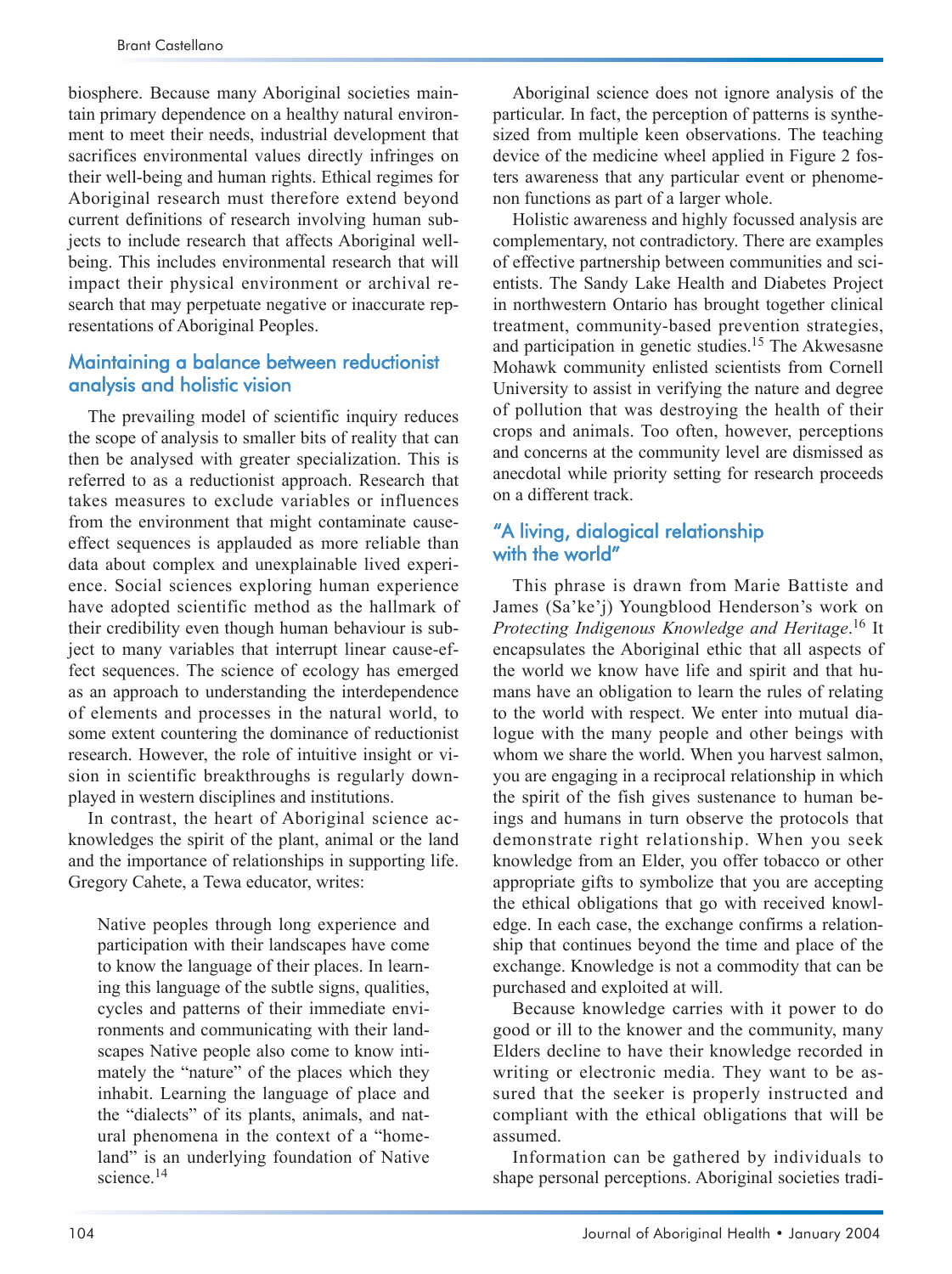tionally were respectful of the unique vision of individuals. However, individual perceptions had to be validated by community dialogue and reflection before they became collective knowledge, the basis of collective action. This was the function of the many councils responsible for family, clan, village, or nation affairs.

Research that seeks objectivity by maintaining distance between the investigator and informants violates Aboriginal ethics of reciprocal relationship and collective validation. If the researcher assumes control of knowledge production, harvesting information in brief encounters, the dialogical relationship with human and non-human sources is disrupted and the transformation of observations or information into contextualized knowledge is aborted. Attempts to gain an understanding of Aboriginal life and concerns from an objective, short-term, outsider vantage point have produced much research that Aboriginal Peoples reject as distortions of their reality.

Where Aboriginal Peoples control access to research sites, for example research on First Nations territories, organizations and local governments are increasingly insisting on community control. This may mean assuming full responsibility for conducting the research or it may mean collaborative research in which the respective responsibilities of community and outside researchers are set out in a contract. Some initiatives to achieve balanced, mutually-respectful partnerships between Aboriginal communities and researchers are described in a later section of this paper.

#### Who are the owners of Aboriginal knowledge?

The three national granting councils grappled with questions of collective rights and consent in the formation of their joint policy statement in 1998. In the end, the policy avoids taking a definitive position. The preface to Section 6 of the Tri-Council Policy Statement (TCPS) on Aboriginal research states that the best practices cited are guidelines only and that final standards should be developed in consultation with Aboriginal Peoples. Section 6 of the TCPS, Research Involving Aboriginal Peoples, recommends:

When research involves aboriginal individuals, researchers and REBs [research ethics boards] should consider the interests of the aboriginal group, when any of the following considerations applies:

a. Property or private information belonging to the group as a whole is studied or used.

- b. Leaders of the group are involved in the identification of potential participants.
- c. The research is designed to analyze or describe characteristics of the group.
- d. Individuals are selected to speak on behalf of, or otherwise represent, the group.

The TCPS leaves open for discussion the question of when individuals may be interviewed as individuals without regard to the group as a whole and without seeking permission from any group authority or spokesperson.<sup>17</sup>

Darrell A. Posey and Graham Dutfield,<sup>18</sup> in a major study published by the International Development Research Centre, explore numerous violations around the world of Indigenous Peoples' rights to maintain the integrity and derive equitable benefit from their traditional knowledge. They underline the vulnerability of Indigenous Peoples to exploitation and the inadequacy of intellectual property laws to protect knowledge that falls outside the definition of property that prevails in western culture. In particular, state laws provide protection of intellectual property for a limited time if it is attributable to individuals and if it is expressed in a fixed form such as a manuscript, recording or art object. These laws are in direct conflict with Aboriginal norms of collective ownership of traditions handed down from time immemorial and recorded in the memories of Elders. Illegitimate use of Aboriginal knowledge for pharmaceutical and other commercial usage is characterized by Posey and Dutfield and other observers as cultural and bio-piracy. Collecting knowledge from persons who are not authorized to transfer a community's heritage is regarded by Aboriginal Peoples as akin to illegitimate land transfers historically or purchase of sacred artefacts in violation of community ethics on access. Such transactions also violate international norms on consent, which provide that persons giving consent should be competent, that is, aware of the implications of consent and having the authority to give consent where others' interests are involved.

#### Voluntary consent

In many cases, research in Aboriginal communities and on Aboriginal matters is initiated by agencies from whom Aboriginal Peoples receive essential services. The research is often funded by governments that control resources on which the community depends. Rightly or wrongly, many Aboriginal Peoples fear that refusing to consent to research may result in loss of funding for essential needs. They are at a disadvantage in negotiating conditions that would alter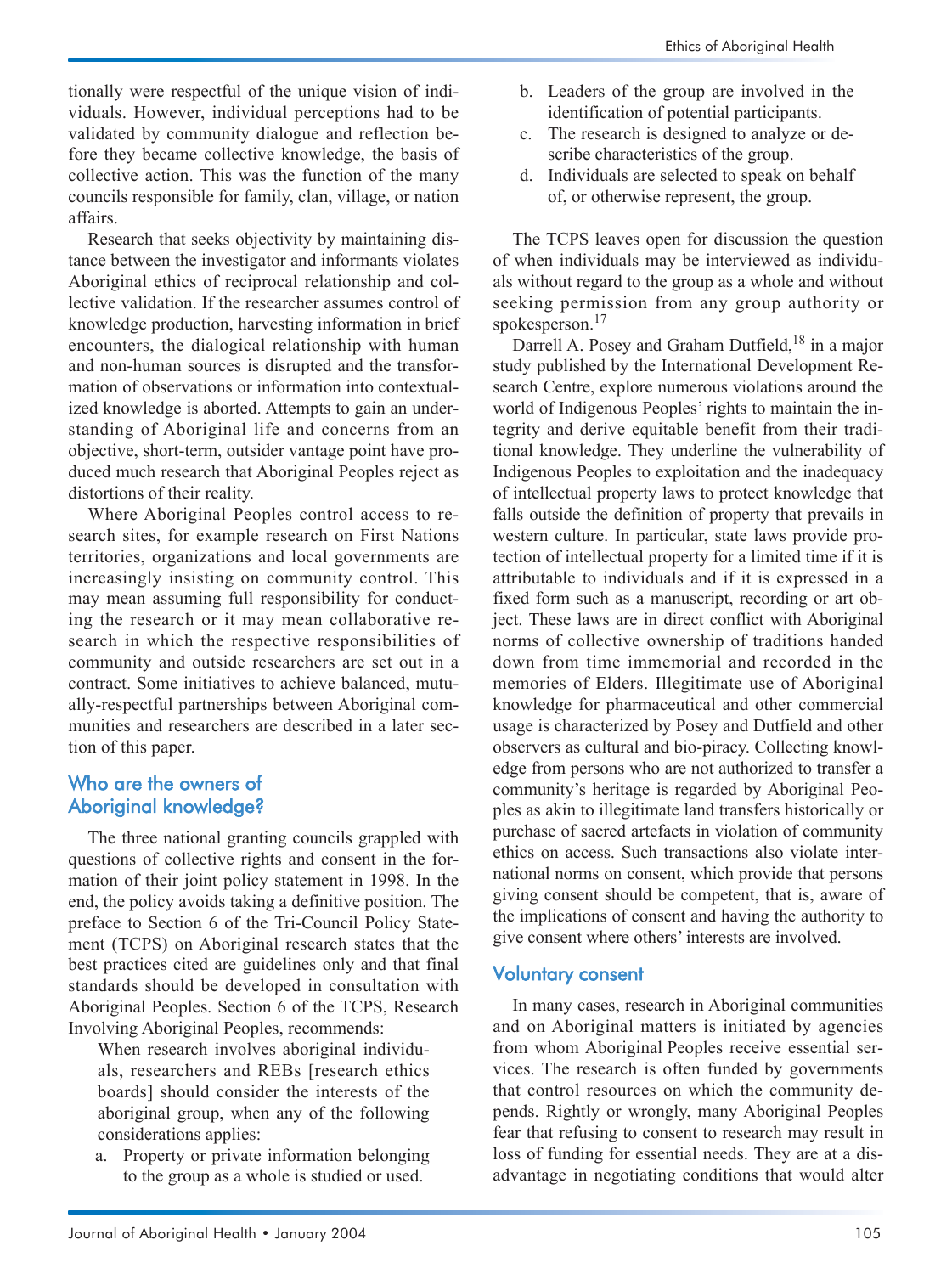the imbalance in power between researchers and the community and give adequate recognition to community priorities and approaches to knowledge creation.

Privacy of health data collected routinely in the delivery of services has become a major concern in health research, especially with the possibility of sharing masses of data electronically across borders. Once information is transferred, it becomes difficult to monitor the secondary or tertiary purposes for which it is used.

The Organization for Economic Co-operation and Development (OECD) outlined an influential set of principles for data protection in 1980. The standards put forward mean that only relevant and accurate data should be collected for precise and limited purposes and that disclosure and use should be restricted to those original purposes unless consented to by the data subject or authorized by law.19

Aboriginal Peoples express concern that use of Census and population health data, once records are stripped of personal identifiers, is not restricted under ethical rules or privacy legislation. Thus, they have no control over assembled information that may be used for unauthorized surveillance or that may reinforce negative stereotypes of them as communities and peoples.

#### Methodology and validation

Culturally different approaches to knowledge creation imply the need for different methods of gathering and validating information. Participatory research has received a positive reception in Aboriginal communities and has gained acceptance in some quarters of the research community. The study of Elders' language cited earlier provides a detailed description of how the method is applied.

The treaty commissioner for Saskatchewan commissioned documentary research on treaty making from the Crown's perspective. He also commissioned research with Elders on Aboriginal perspectives. Forums were convened with the assistance of the Federation of Saskatchewan Indian Nations, with Elder helpers available to assist with ceremonies and translation of contributions in First Nations languages. Audio and video recordings of meetings were made. Successive translations and interpretations of Elders' words were checked with the Elders themselves to confirm consent and verify accuracy. These reviews resulted in reworking the translations to incorporate both editorial and substantive changes. The final text of *Treaty Elders of Saskatchewan* was published with confidence that it embodies a beginning theoretical

framework grounded in the knowledge of Cree, Saulteaux, Dene, and Assiniboine participants.20

If validating intercultural research and communication seems labour-intensive, time-consuming and expensive, it is because the integrity of knowledge transfer has received too little attention in the past. Aboriginal communities, political organizations and scholars are insisting that the integrity and validity of research cannot be assured by western methodologies alone. They must be tempered by methodologies that are compatible with Aboriginal methods of investigation and validation.<sup>21</sup>

### The challenges of bicultural research in Aboriginal communities

Aboriginal Peoples have always conducted research within their communities to update and adapt knowledge. This is the way a people survives in a changing environment.<sup>22</sup> Legal and political struggles to assert rights over their lands in the latter decades of the 20th century brought new methods of research into play. Participating in the discourse of courts and governments required expertise in English and French and mobilization of documentary evidence. Preparation of land claims relied heavily on outside consultants to conduct research and prepare arguments, although traditional and experiential knowledge of Aboriginal Peoples provided the foundations and shaped the form of the claims put forward.

Aboriginal lawyers and researchers are assuming increasing prominence in litigation and negotiation of land questions. Both Aboriginal and non-Aboriginal scholars in many domains and disciplines are now working to formulate and express Aboriginal knowledge and ethics that are implied in traditional and more recent bicultural research.

It is difficult to secure resources with the Aboriginal community for research addressing issues that are priorities to insiders. Consequently, much of what is formally called research is addressed to both insider and outsider constituencies. Research under Aboriginal community control, even when it is undertaken with an ethical commitment to respect cultural perspectives, presents a number of challenges.

• Traditional ethics and practices may be fragmented and their applicability to contemporary circumstances unclear, requiring meticulous research and testing to plan effective action. The Harvard Project on American Indian Economic Development has made an important contribution in mapping the role of traditional ethics in the success of economic projects.23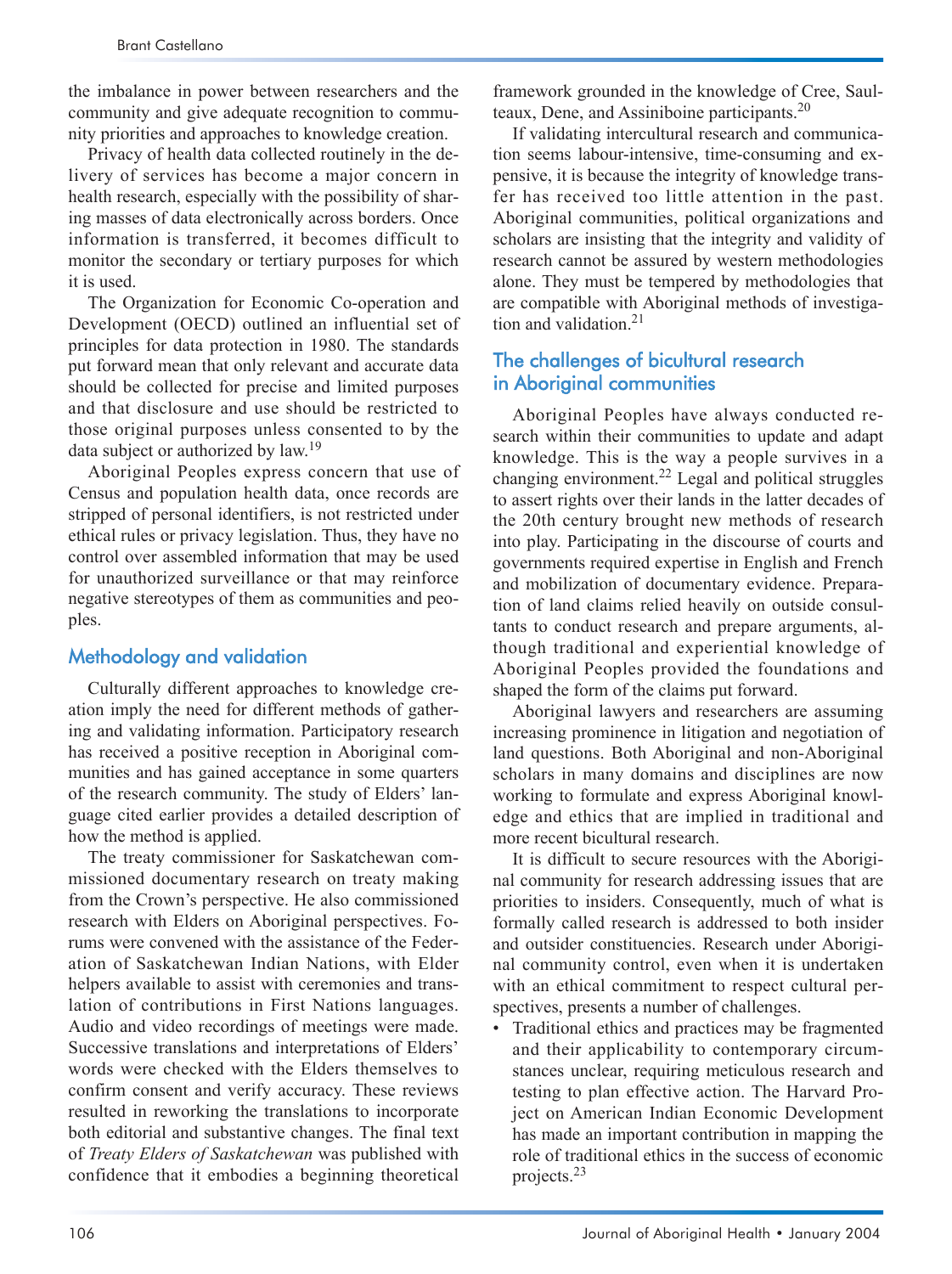- As masses of information are collected and stored, Aboriginal citizens have become concerned about privacy, secure storage and management of information, and access to information by outside agencies. There is a vacuum in ethical codes at the community level to address these concerns.
- Aboriginal Peoples are intent on preserving the distinctive character and autonomy of their local communities. Still, they recognize the need to assemble data across communities to address common needs. The mechanisms to achieve these goals in a complementary manner are at early stages of definition.
- Research and information management activities compete with other urgent priorities of direct service in housing, health, education, etc. Long-term planning is overridden by ad hoc responses to crises, perpetuating the conditions that create the crisis.
- Aboriginal citizens, communities and nations are ill-informed about their rights and the options available to protect and preserve their intellectual heritage from misappropriation and misrepresentation, whether research is mounted by insiders or outsiders to their communities.

#### Encouraging ethical research

If the conflicts generated by "jagged worldviews colliding" remain unresolved, there is a danger that Aboriginal research will undergo a chill. Efforts of Aboriginal communities and organizations to negotiate ethical conditions for research are characterized as attempts to assert control. Despite post-modern critiques that research is captive already to the unacknowledged assumptions of researchers and their cultures, control of research by interest groups is perceived as compromising the integrity of the research enterprise.

There are many research needs identified by Aboriginal communities – environmental degradation, epidemic health threats, culturally-appropriate economic development to name a few. Although Aboriginal participation in higher education is rising and bicultural scholars are emerging, the numbers of science specialists is still small. The relatively small size of the Aboriginal population, located within a larger society and interacting with it on many fronts, dictates a continuing need for intercultural knowledge exchanges. It is essential that the criteria for ethical intercultural research be developed and distributed.

#### INITIATIVES TO DEVELOP CODES OF ETHICS FOR ABORIGINAL RESEARCH

Ethical guidelines for Aboriginal research developed by various agencies over the past 15 years provide substantial guidance for principles and practices which have wide support among Aboriginal Peoples as well as in the broader research community.

The most comprehensive set of Aboriginal-specific guidelines is found in the report of a seminar convened in 2000 by resolution of the United Nations Commission on Human Rights. The Report of the Seminar on the Draft Principles and Guidelines for the Protection of the Heritage of Indigenous People treats research ethics as one aspect of protecting Indigenous heritage. It assumes that such protection "should be based broadly on the principle of self-determination, which includes the right of indigenous peoples to maintain and develop their own cultures and knowledge systems, and forms of social organization."24 Also in the international sphere, the Inuit Circumpolar Conference (ICC) has produced research guidelines.25

In Canada, RCAP published Ethical Guidelines for Research.<sup>26</sup> The guidelines applied in the Commission's extensive research program and have been widely referred to in subsequent years. The current Tri-Council Policy Statement refers researchers to the guidelines published by RCAP, ICC and the Association of Canadian Universities for Northern Studies.<sup>27</sup> In 2002, the Strategic Grants Directorate of the Social Sciences and Humanities Research Council distributed an open invitation to those interested in Aboriginal research to participate in a dialogue on establishing priorities and guidelines for a targeted funding program. The three granting councils have established a Panel on Research Ethics (PRE) to work on updating the TCPS. The PRE recognized that there are significant issues relating to ethics of Aboriginal research and actively sought nominees with Aboriginal research expertise to fill a position on the panel as of the summer of  $2003<sup>28</sup>$ 

Other initiatives have been taken at local and regional levels. The Kahnawake Schools Diabetes Prevention Project adopted the KSDPP Code of Research Ethics<sup>29</sup> to guide collaboration between the Mohawk community of Kahnawake, community-based researchers and academic institutions. In 1999, the Grand Council of the Mi'kmaq ratified a Mi'kmaw Ethics Watch. It sets out Principles and Guidelines for Researchers Conducting Research With and/or Among Mi'kmaq People.30 The University of Victoria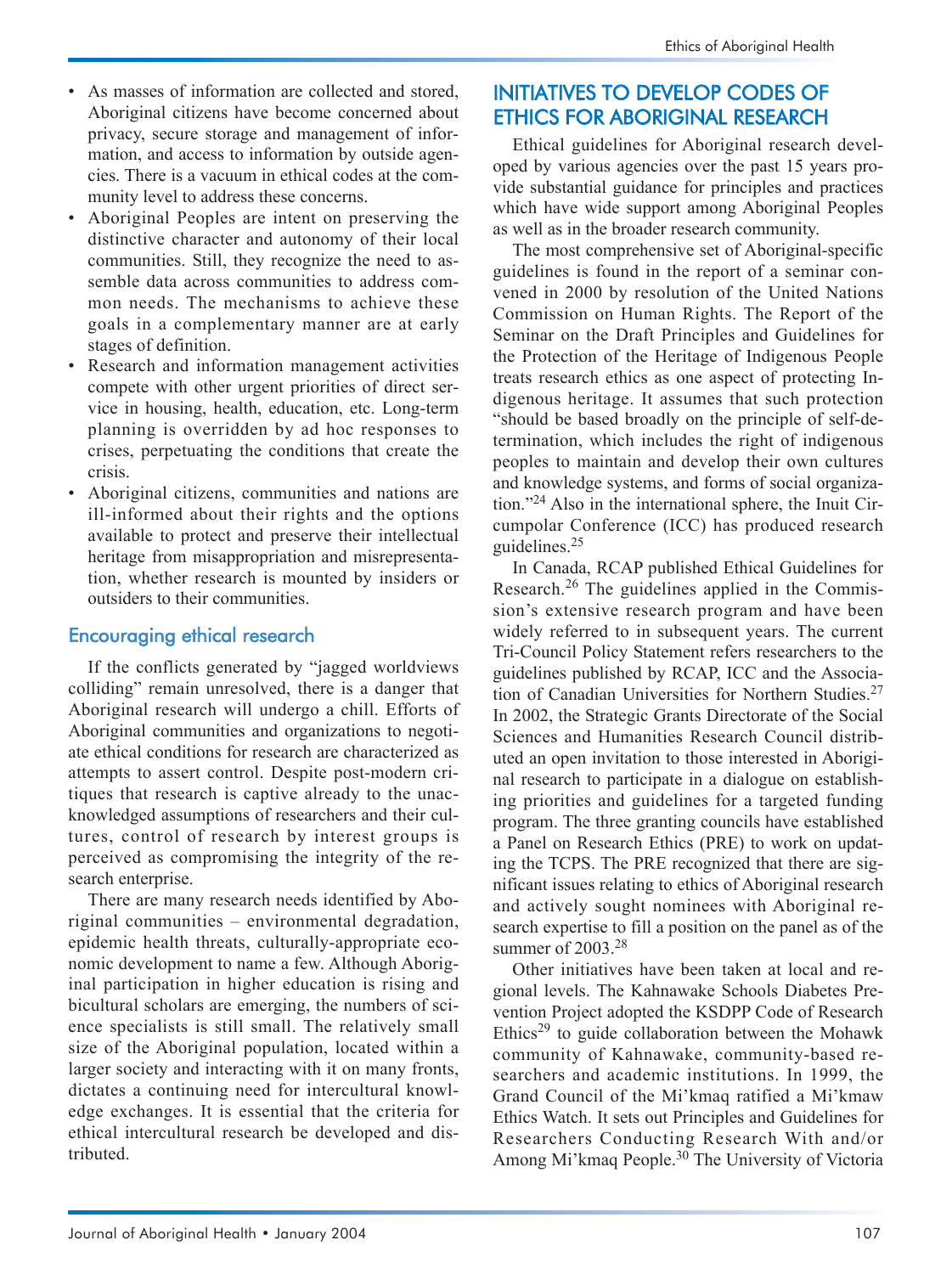has established an ethics review process to accommodate First Nations ethical standards.<sup>31</sup>

Concern about balancing the risks and benefits of research affecting communities and individuals is not confined to research among Aboriginal Peoples, but the best-developed and best-thought-out guidelines relate to Aboriginal communities. Charles Weijer, a bioethicist at Dalhousie University examined 16 of these documents written by and for Aboriginal Peoples internationally, including Canada, Australia and United States. Weijer identified five major themes running through the documents.

- 1. Consultation with the community when developing research protocols and keeping them informed during implementation.
- 2. Informed consent from community leaders prior to approaching individuals, although the community right of withdrawal was generally not addressed in the documents.
- 3. Community involvement in conducting the research and transfer of skills and expertise to the community.
- 4. Access to data and samples is contentious and not always mentioned in guidelines. Community consent to additional use of samples beyond the original project and agreement on storage and subsequent destruction of samples should be required.
- 5. Advance drafts of research reports should be distributed to the community to identify community views. Community rights to modify the report vary.32

Canadian-specific guidelines emphasize participation of Aboriginal groups and communities as full partners in the research enterprise.<sup>33</sup> Where the community is a geographical entity with local governance structures, the authority to give community consent may logically reside with the local government. The Kahnawake Schools Diabetes Prevention Project set up a structure for approval that involves agencies mandated by the Mohawk Council of Kahnawake, a community advisory committee, and local health and education systems working in collaboration with university-based researchers. Project implementation and distribution of results requires approval of all the project partners. Reports cannot be vetoed by any one partner, but the dissenter must have the option of presenting alternative positions in oral or written communications.34

University of Victoria guidelines apply to research undertaken in Indigenous Governance Programs and are complementary to the university's policy on Human Ethics in Research. They are to be applied in any research that "has effects on or could potentially affect Indigenous people." Where there are no identifiable persons or groups to give informed consent, then an Indigenous mentor/consultation group will be established for areas where Indigenous public information/knowledge is cited.35

The Mi'kmaq protocol takes yet a different approach to involving community. The Mi'kmaw Ethics Watch was adopted by the Grand Council of Mi'kmaq to assert the responsibility and authority of Mi'kmaw People as guardians and interpreters of their culture and knowledge system. The protocol applies to "any research/study or inquiry into collective Mi'kmaw knowledge, culture, arts, or spirituality." It establishes a centralized location and format for reviewing applications to conduct research, but assigns primary responsibility for monitoring research within each community. There is a strong element of informing communities of their rights and supporting them in exercising their responsibilities.<sup>36</sup>

The First Nations and Inuit Regional Longitudinal Health Survey (RHS), an initiative funded by Health Canada to gather national data on First Nations and Inuit health, is another site of negotiation for Aboriginal participation as partners in research. Survey data on the Aboriginal population comparable to data collected on the general Canadian population has varied from incomplete to non-existent. General surveys such as the National Longitudinal Survey of Children and Youth have not included on-reserve samples. Significant numbers of First Nations reserve communities declined to participate in the 1991 and 2001 national Census and related Aboriginal Peoples Surveys that sought more detailed information on Aboriginal Peoples. Health Canada data on medical services onreserve provide disease and treatment statistics, but not the basis for planning to promote health of the population.

To develop a more complete picture of population health, Health Canada entered into negotiations with representative First Nations and Inuit organizations to partner in data collection in a Canada-wide sample survey on health in 1997. Regional organizations endorsed the survey, with conditions attached to their participation. There were many positive results. Regional organizations took responsibility for administering the survey instruments. They were able to add questions relevant to their own communities in the process of instrument construction. Response at the community and individual level was very high. Appropriate expertise in survey design and analysis was engaged in the regions.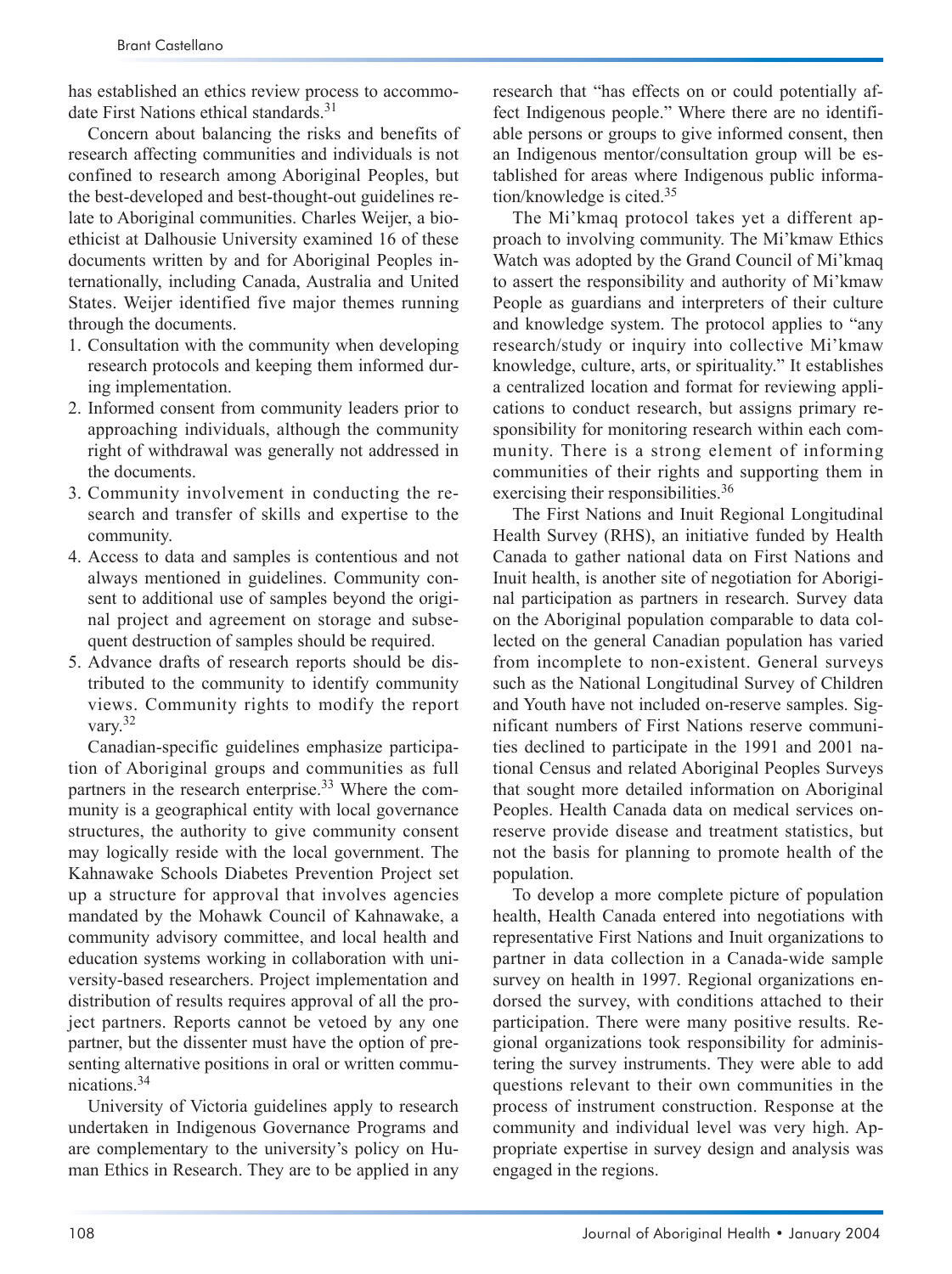Tensions between government and First Nations partners developed, however, over control of the data. The RHS National Steering Committee, reporting to the Assembly of First Nations Chiefs Committee on Health, adopted protocols to recognize collective ownership of data generated by the RHS. Community level data, including individual records, are not released without explicit permission of community authorities. Community data that is brought together at the regional level is released only with permission of the regional authority. The First Nations Information Governance Committee, mandated by Assembly of First Nations chiefs, makes decisions about the release of analysis and reports produced nationally. Publications developed using the data are similarly subject to review and pre-release approval.

Decisions on control of RHS data are seen as setting benchmarks for partnerships in research. They have generated public discussion that is elaborated on in papers prepared for the National Aboriginal Health Organization  $(NAHO)^{37}$  and the First Nations Statistical Institute.<sup>38</sup> The latter is an emerging organization slated to receive its mandate as one part of a legislative package brought forward in 2003 by the Minister of Indian Affairs.39 The suite of legislation establishing fiscal and management institutions serving Indian bands has yet to complete passage through Parliament.

Of particular interest for this discussion of research ethics are the principles of ownership, control, access, and possession (OCAP) clearly set out by the RHS Steering Committee to guide decisions on the use of RHS data. The principles assert: collective ownership by First Nations communities of information about themselves and their members; authority to designate who controls or makes decisions about research affecting them; criteria for access to information about themselves held outside the community and management of access to information held by communities or their agents; and possession of actual records by themselves or their designated agents.<sup>40</sup>

Government agencies have been less than satisfied with the limitations on access imposed by the RHS National Steering Committee under the OCAP formula. They argue that maximum social benefit of publicly-funded research requires open access to data with the usual provisions for protecting the privacy of individual respondents. There are visible benefits from First Nations endorsement of the RHS in terms of response, efficiency and quality of results. Despite

the differences in position between First Nations and government parties, a second survey was undertaken in partnership in 2002 as part of a longitudinal research agenda.

#### FROM GUIDELINES TO GOVERNANCE

The discussion on ethics of Aboriginal research over the past decade has clearly demonstrated that more appropriate and enforceable protection of Aboriginal Peoples' interests in research activities is required. Aboriginal Peoples are wary, however, of regulations that seek to include them as an addendum to protocols based on western assumptions about the construction and distribution of knowledge. This section proposes some principles flowing from the previous discussion which could guide the development of appropriate ethical regimes.

#### Creating Knowledge – An Aboriginal Right

Aboriginal Peoples in Canada enjoy Constitutional protection of rights to maintain their identity and participate as collectives in Canadian society. Creating and sharing knowledge that authentically represents who you are and how you understand the world is integral to the survival of a people's identity. The Royal Commission on Aboriginal Peoples, in its analysis of the foundations and exercise of self-government, proposed that "all matters that are of vital concern to the life and welfare of a particular Aboriginal people, its culture and identity" fall within the core of Aboriginal jurisdiction.<sup>41</sup> The Government of Canada has acknowledged the inherent right of self-government, although the substance of the right has not been defined. This leads to the first principle in devising an ethics regime for Aboriginal research.

#### **Principle 1:**

*Aboriginal Peoples have an inherent right to participate as principals or partners in research that generates knowledge affecting their culture, identity and well-being. This right is protected by the Canadian Constitution and extends beyond the interests that other groups affected by research might have.*

#### Fiduciary Obligations

The restricted capacity of Aboriginal nations and communities to protect their interests and rights in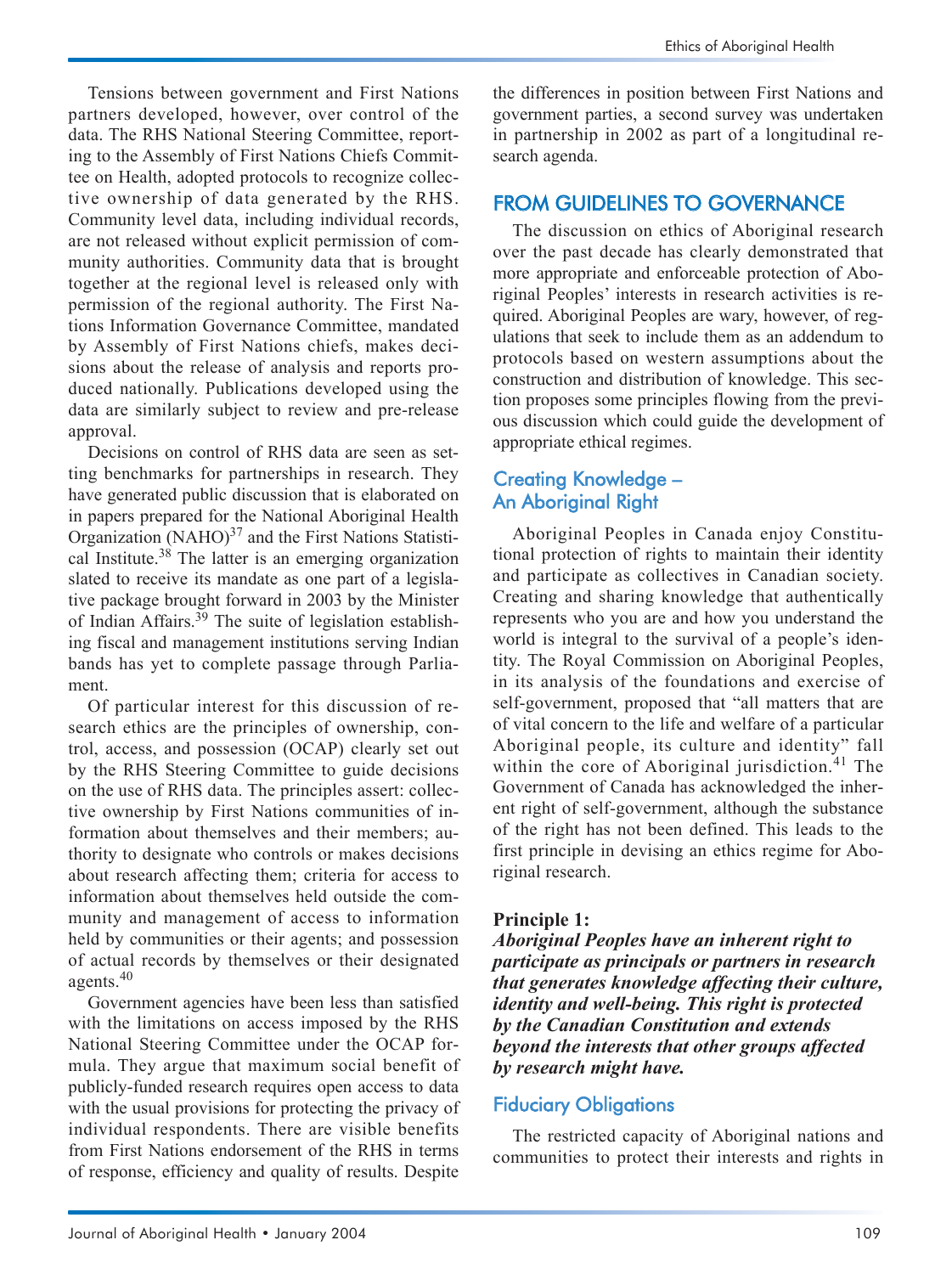face of more powerful governments and institutions has led to case law defining fiduciary obligations of Canadian governments. A duty to consult, which could affect how research is conducted, has been recognized in decisions of the British Columbia Court of Appeal. NAHO is currently preparing a paper exploring related issues in Federal Government Fiduciary Obligations to Aboriginal Peoples and Health  $42$ 

#### **Principle 2:**

*The Government of Canada has a fiduciary obligation to guard against infringement of Aboriginal rights in research activities, particularly in institutions and activities for which it is responsible. The appropriateness of particular safeguards must be endorsed by Aboriginal Peoples through their representative organizations.*

#### Diversity of Aboriginal Cultures

In the speech from the throne Sept. 30, 2002, Governor General Adrienne Clarkson announced the Government of Canada's intent to "work with provinces to implement a national system for the governance of research involving humans, including national research ethics and standards." Interministerial discussions on governance of research involving human subjects are already underway, led by Health Canada.<sup>43</sup> Review of research ethics by the three research granting councils will take on new urgency to influence the direction of national legislation and accompanying regulations. Ethical codes developed by Aboriginal Peoples recognize the diversity of Aboriginal communities and the primacy of community authority in deciding what matters are appropriate for research, the protocols to be respected, and how resulting knowledge should be distributed<sup>44</sup>

The situation of the Métis deserves specific attention. Although they are recognized in the Constitution as one of the Aboriginal Peoples of Canada, they are excluded from federal and most provincial legislation protecting their Aboriginal rights and access to culturally-specific services. They generally lack resources to develop organizational and governance infrastructure and to conduct or partner in research undertakings. A search for examples of community-based research protocols did not turn up examples of Métis-specific documents.

#### **Principle 3:**

*Action by the Government of Canada to establish ethical standards of research should strike a balance between regulations that restrict infringement of Aboriginal rights and those that respect the primacy of ethical codes originating in affected communities, including Métis communities.*

### The Scope of Ethics Regimes

Earlier in this paper, I argued that ethics that govern research only on human subjects is too restricted to provide the protections sought by Aboriginal Peoples. The report to the Commission on Human Rights from the seminar on draft principles and guidelines for the protection of the heritage of Indigenous People provides a useful model for defining the scope of ethical regulation. The report proposes that heritage broadly defined should be the object of protective measures.

#### **Principle 4:**

*Ethical regulation of research affecting Aboriginal Peoples should include protection for "all knowledge, languages, territories, material objects, literary or artistic creations pertaining to a particular Aboriginal Peoples, including objects and forms of expression which may be created or rediscovered in the future based upon their traditions" as cited in emerging international norms.*

#### Harmonization of Ethical Protection and Intellectual Property Law

A study of intellectual property and Aboriginal Peoples sponsored by Indian and Northern Affairs Canada underlines the inadequacy and inappropriateness of existing intellectual property regimes in protecting traditional Aboriginal knowledge. National and international rules governing copyright, trademarks, patents, and licensing procedures consistently conflict with Aboriginal culture norms or are practically inaccessible.<sup>45</sup> Canadian rules are designed to conform to international standards.

Authority to enact legislation to protect heritage, including intellectual property, should logically be assumed by Aboriginal governments as they emerge. However, it appears that new governments established under the *Nunavut Act*<sup>46</sup> and the Nisga'a Final Agreement sidestep a number of issues. The Nunavut government has authority to legislate in the areas of prop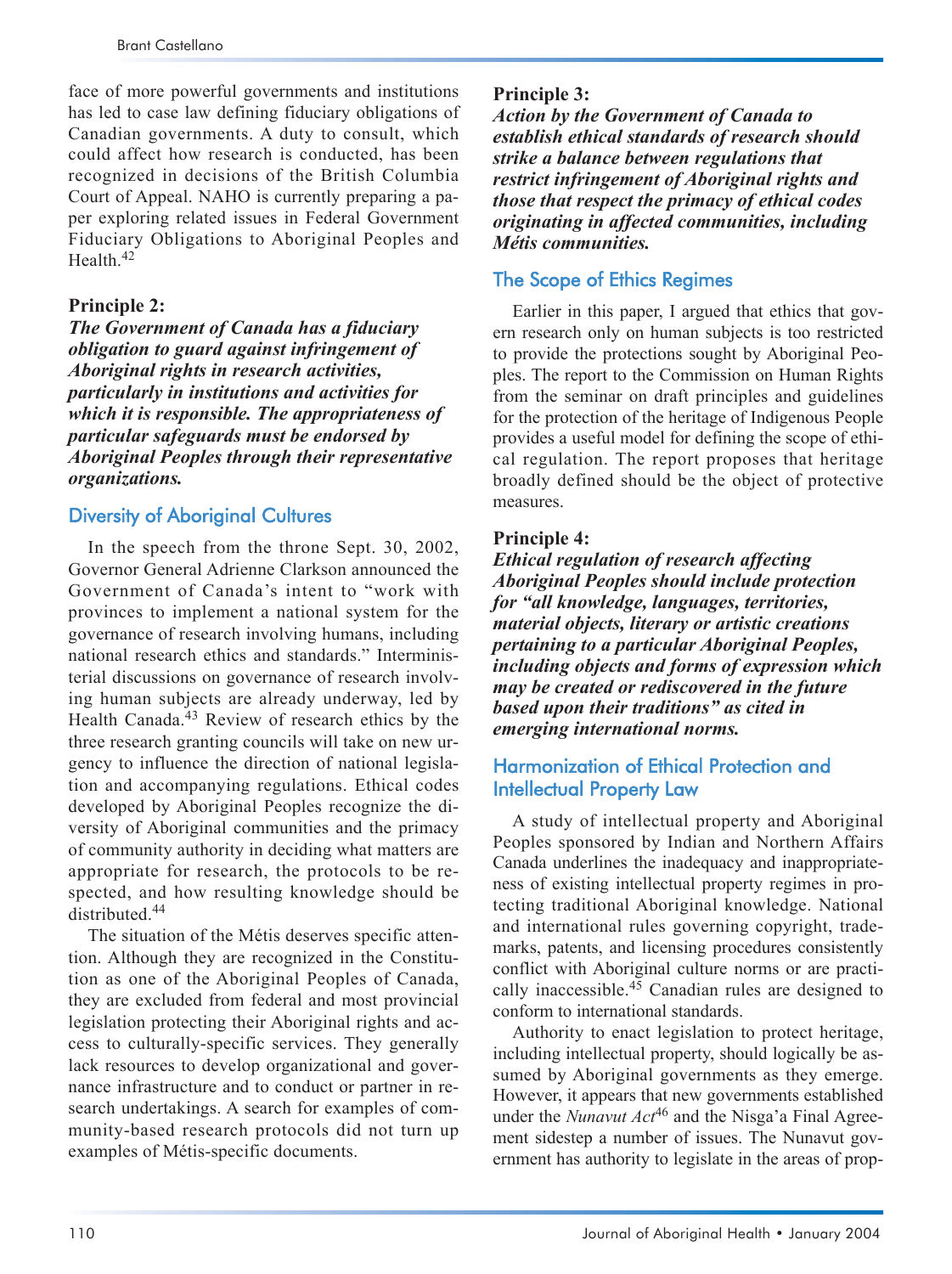erty, language, and matters of a local or private nature. It is unclear whether the intangible dimensions of property would fall under its jurisdiction. In the Nisga'a Final Agreement, authority over intellectual property is specifically addressed:

42. Except as provided for by federal or provincial law, Nisga'a Lisims Government jurisdiction under paragraph 41 to make laws in respect of Nisga'a culture and Nisga'a language does not include jurisdiction to make laws in respect of intellectual property, the official languages of Canada or the prohibition of activities outside of Nisga'a Lands.47

The RCAP Report provides a more extensive analysis of issues relating to the protection of Aboriginal heritage and intellectual property.<sup>48</sup> The principle proposed here echoes RCAP recommendation 3.6.7.

#### **Principle 5:**

*"The federal government, in collaboration with Aboriginal peoples, [should] review its legislation on the protection of intellectual property to ensure that Aboriginal interests and perspectives, in particular collective interests, are adequately protected."49*

#### Administrative infrastructure

Implementation of an ethics regime in Aboriginal research requires more than the clear statement of principles. Legislation at best sets out boundaries for protection of heritage rights. As noted earlier, the administration of existing guidelines is in the hands of research ethics boards (REBs) located in universities and research institutes from which Aboriginal communities are generally distant socially and culturally. The *Indian Act*, which sets parameters for program funding for registered Indians, makes no provision to support research administration or ethics enforcement in its administrative regimes.

The Mi'kmaw of Nova Scotia and the Mohawks of Kahnawake have created their own administrative structures to implement community codes of ethics. There are undoubtedly other Aboriginal communities that have devised creative responses to the challenges described in this paper. Equitable benefit from legislation and regulations will require investment in administrative structures to monitor compliance with ethical processes. Exploration of the American experience with research reviews could prove useful in this regard. The U.S. Department of Health and Human Services' Indian Health Service (IHS) has a national Institutional Review Board (IRB) plus 13 regional-level IRBs. University-based projects are reviewed by their own institutional review boards. Then, they go to the IHS regional body for approval of area-specific protocols. In some regions and projects, tribal approval at the local level is required before the regional or national level IRB gives approval.<sup>50</sup>

In its submission to Health Canada on Governance of Research Involving Human Subjects, NAHO recommended the creation of a system of Aboriginal research ethics boards (AREBs) to address local, regional and national Aboriginal concerns. The brief further recommended that a national committee be formed consisting of Aboriginal experts who would develop ethical standards that could provide a reference point for AREBs and minimum standards for institutional REBs<sup>51</sup>

#### **Principle 6:**

*Development and implementation of ethical standards for Aboriginal research should be in the hands of Aboriginal Peoples, as experts in devising minimum standards for general application and as majority members on Aboriginal-specific research ethics boards serving local, regional and national communities.*

#### Costs of implementing an ethical regime

Briefs submitted in response to SSHRC's invitation in 2002 noted that establishing the relationships and ground rules for research in Aboriginal communities required time and effort prior to finalizing a research proposal.<sup>52</sup> Granting councils generally do not fund up-front costs of developing a research plan, thereby placing serious limitations on respectful, that is, ethical research practice in or with Aboriginal communities.

Aboriginal involvement in research to support evidence-based decision-making in service planning is generally not recognized in the administration budgets of Aboriginal communities and organizations. The First Nations and Inuit Regional Longitudinal Health Survey (RHS) is an exception. When given the opportunity to shape the 1997 RHS in accord with their self-defined priorities, Aboriginal communities engaged in the research enterprise with a high degree of efficiency and effectiveness.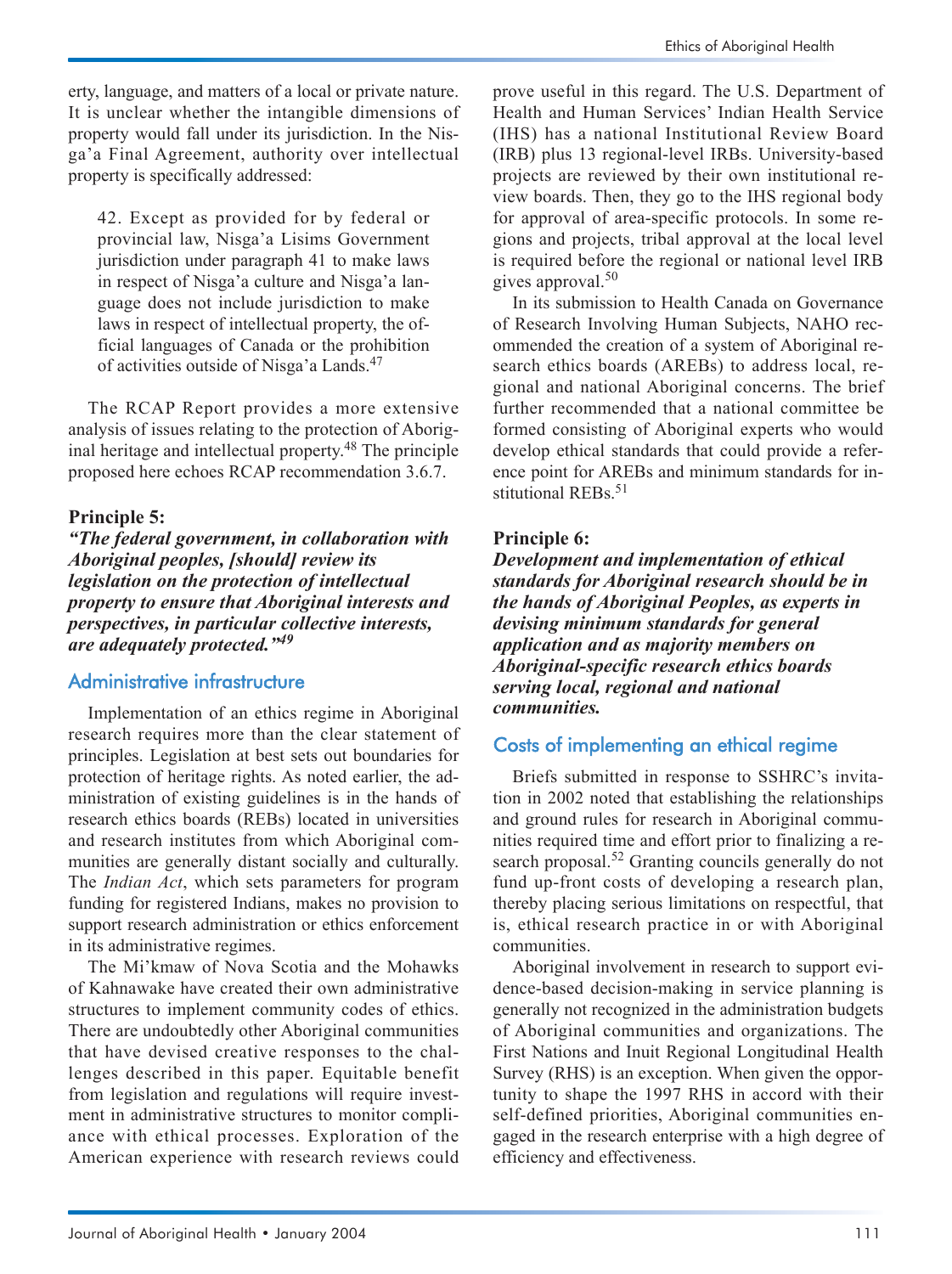#### **Principle 7:**

*The costs of community consultation, development of research plans, negotiation and implementation of ethical protocols, and skills transfer should be recognized in budget formulas for research grants and project planning whether conducted by researchers internal or external to Aboriginal communities.*

## Education for Ethical Practice

Ethics of consent, safety and social benefit in research have evolved over decades. Ethical practice is advanced through a combination of institutional regulation, peer monitoring and communication in the venues where researchers meet and confer with one another. Establishing research practices that respect Aboriginal world views, priorities and authority will also be an evolving process.

Aboriginal communities that have taken up the challenge of conducting and monitoring research have promoted a broad base of local involvement in field research, management committees and board governance. By their actions, they have demonstrated that research is too important to be left to a small group of academics, even if the experts are Aboriginal. Aboriginal community researchers, in concert with their peers in graduate schools and universities, are now talking about reinstating Aboriginal research methodologies to explore processes that have been neglected or poorly represented in past research. The terminology used for this process is community control, borrowing the language that has driven parallel moves to assert Aboriginal authority over government institutions, education, health, and social services.

Aboriginal initiative is essential to reform research practice and bring it into conformity with Aboriginal notions of ethical behaviour. Aboriginal assertiveness is already evident in the surge of activity devising community research codes and the demands for effective partnership in major research undertakings. Research granting councils have a complementary role to play in developing and promoting policy guidelines. A few professional associations have begun to formally recognize the legitimacy of Aboriginal-specific protocols. Some universities have adapted their review processes to promote ethical relationships with Aboriginal communities, including communities of interest.

#### **Principle 8:**

*Responsibility for education of communities and researchers in ethics of Aboriginal research rests with Aboriginal communities and organizations, government funders, granting agencies, professional associations, research institutions, and individual researchers working collaboratively.*

## **CONCLUSION**

This paper places the discussion of ethics governing Aboriginal research in the context of cultural world view and the struggle for self-determination as peoples and nations.

Self-determination has been seen as a political goal expressed most notably in self-government that recognizes a degree of autonomy in relation to Canadian state institutions.

The language of self-government has obscured the reality that Aboriginal Peoples are engaged in a struggle to re-establish ethical order in their communities and nations. This order re-affirms fundamental values that are rooted in their traditional construction of reality, sometimes called a world view. Efforts to regain control of education, health, justice, etc. are only in part about the power to govern. They are fundamentally about restoring order to daily living in conformity with ancient and enduring principles that support life.

Aboriginal Peoples are digging deep into their traditional teachings, reviving their ceremonies, and working to conserve their languages. As they take control of community services and institutions, they are proving that traditional teachings offer a sturdy ethical framework for restoring vitality to community life. Aboriginal academics, professionals, service providers, and political leaders are rediscovering and updating traditional values in the practice of education, the arts, health services, justice, and government. They are also challenging the assumptions of research rooted in a scientific world view that clashes with their concepts of reality and right relationships.

It would be wrong to suggest that all Aboriginal Peoples hold traditional world views with the same degree of tenacity. However, applied research, going on spontaneously and autonomously in Aboriginal communities and organizations, is demonstrating that when learning, healing or rehabilitating is aligned with traditional ethics and values, it takes on astounding energy. The leaves of a tree, connected to their vital source, display health and vigour.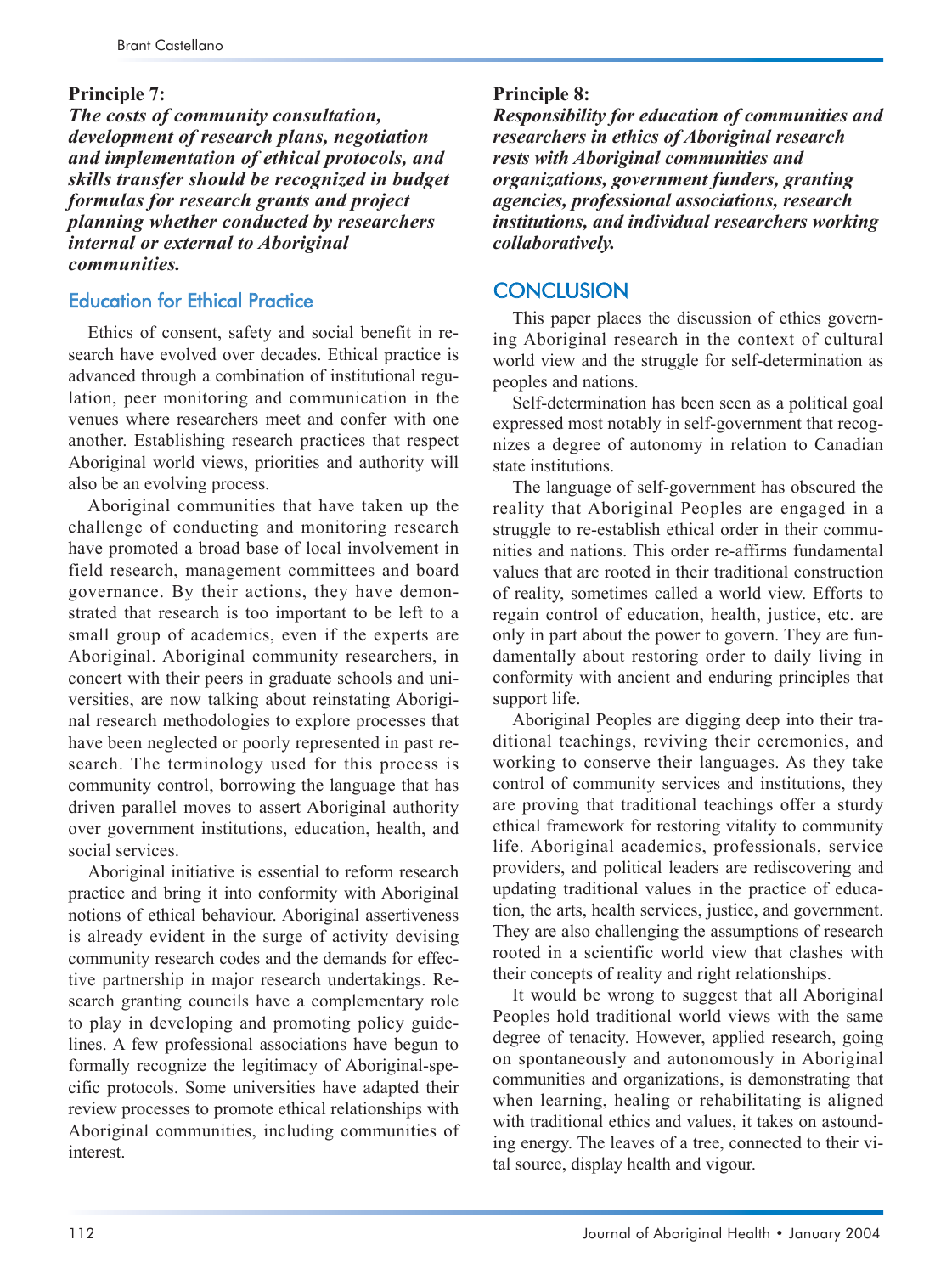The active discussion of research ethics now going on in government and in granting councils opens up an opportunity for Aboriginal Peoples to engage in dialogue on how research can be adapted to achieve social benefit as they define it. The principles proposed in this paper start with an affirmation of the right of Aboriginal Peoples to generate and disseminate knowledge for and about themselves. This is not to say that all dialogue should halt until complex questions about rights and responsibilities are definitively resolved. Starting with such an affirmation simply underlines that governance of research touches on fundamental issues of Aboriginal culture, identity and well-being.

Establishing and enforcing ethical practice in Aboriginal research will require a continuing commitment to implementing protective legislation, administrative infrastructure and education of the many participants in research.<sup>53</sup> It is my hope that the articulation of issues and principles in this paper will advance the dialogue that is already underway.

#### ACKNOWLEDGMENT

I wish to thank the National Aboriginal Health Organization (NAHO) for providing the stimulus and the forum for exploring these important matters.

## ENDNOTES

- 1. This paper was commissioned in 2002 by the National Aboriginal Health Organization to assist in developing an organizational position on research ethics. Documentary research and conceptual development were substantially advanced by conversations with NAHO staff, particularly Richard Jock, Yvonne Boyer and Gail McDonald. Analysis and interpretation, errors and omissions are entirely the responsibility of the author.
- 2. Yvonne Boyer, "Aboriginal Health A Constitutional Rights Analysis" (Ottawa: National Aboriginal Health Organization, forthcoming).
- 3. Tri-Council Policy Statement (TCPS) (1998) accessed at: http://www.nserc.ca/programs/ethics/english.htm.
- 4. The summary draws in part on the research and expanded discussion in a draft "Issues Identification Paper" developed within Health Canada in 2002.
- 5. Clare C. Brant, "Native Ethics and Rules of Behaviour," *Canadian Journal of Psychiatry*, Vol. 35 (August 1990) p. 534-539.
- 6. Harold Cardinal and Walter Hildebrandt, *Treaty Elders of Saskatchewan* (Calgary: University of Calgary Press, 2000) p. 6.
- 7. Royal Commission on Aboriginal Peoples (RCAP), *Report of the Royal Commission on Aboriginal Peoples, Vol. 1, Looking Forward, Looking Back* (Ottawa: Canada Communications Group, 1996).
- 8. RCAP, *Report of the Royal Commission on Aboriginal Peoples, Vol. 1, Looking Forward, Looking Back* p. 612. For a

fuller discussion of Aboriginal world views and their relevance to contemporary life, see Chapter 15: Rekindling the Fire, p. 615-673 in the same volume.

- 9. United Nations, Economic and Social Council, Draft Declaration on the Rights of Indigenous Peoples (1994) E/CN.4/Sub.2/1994/2/Add.1.
- 10. Cardinal and Hildebrandt, *Treaty Elders of Saskatchewan*, p. 2.
- 11. Leroy Little Bear, "Jagged Worldviews Colliding" in Marie Battiste (ed.) *Reclaiming Indigenous Voice and Vision* (Vancouver: UBC Press, 2000) p .77.
- 12. Little Bear, "Jagged Worldviews Colliding," p. 81.
- 13. Simon Lucas, Presentation to the Royal Commission on Aboriginal Peoples (May 20, 1992) in *For Seven Generations: An Information Legacy of the Royal Commission on Aboriginal Peoples*, CD-ROM (Ottawa: Libraxus, 1997).
- 14. Gregory Cajete, *Native Science, Natural Laws of Interdependence* (Sante Fe, New Mexico: Clear Light Publishers, 2000) p. 284.
- 15. National Council on Ethics in Human Research (NCEHR), Research Involving Aboriginal Individuals and Communities: Genetics as a Focus, Proceedings of a workshop of the consent committee, Nov. 19 to 21, 1999 (Ottawa: NCEHR, 2001) p. 51.
- 16. Marie Battiste and James (Sakej) Youngblood Henderson, *Protecting Indigenous Knowledge and Heritage, A Global Challenge* (Saskatoon: Purich Publishing Ltd., 2000) p. 94.
- 17. Tri-Council Policy Statement (TCPS), Section 6, Research Involving Aboriginal Peoples (1998), accessed at http://www.nserc.ca/programs/ethics/english/sec06.htm.
- 18. Darell A. Posey and Graham Dutfield, *Beyond Intellectual Property: Toward Traditional Resource Rights for Indigenous Peoples and Local Communities* (Ottawa: International Development Research Centre, 1996).
- 19. Organization for Economic Co-operation and Development (OECD), Explanatory Memorandum, Guidelines on the Protection of Privacy and Transborder Flows of Personal Data (Paris: OECD, 1981), quoted in Canadian Institutes of Health Research (CIHR), *Selected International Legal Norms on the Protection of Personal Information in Health Research* (Ottawa: CIHR, 2001) p. 13.
- 20. Cardinal and Hildebrandt, *Treaty Elders of Saskatchewan*, p. ix.
- 21. Linda Tuhiwai Smith, *Decolonizing Methodologies, Research and Indigenous Peoples* (London and New York: Zed Books Limited, 1999).
- 22. Marlene Brant Castellano, "Updating Aboriginal Traditions of Knowledge" in George Sefa Dei, Budd L. Hall, and Dorothy Goldin Rosenberg (eds.), *Indigenous Knowledges in Global Contexts* (Toronto: University of Toronto Press, 2000) p. 21-36.
- 23. Stephen Cornell and Joseph P. Kalt, *What Can Tribes Do? Strategies and Institutions in American Indian Economic Development* (Los Angeles: University of California, 1993).
- 24. United Nations Economic and Social Council, *Report of the Seminar on Draft Principles and Guidelines for the Protection of the Heritage of Indigenous People* (June 19, 2000) E/CN.4/Sub.2/2000/26.
- 25. Inuit Circumpolar Conference, *Principles and Elements for a Comprehensive Arctic Policy* (1991).
- 26. Royal Commission on Aboriginal Peoples (RCAP), *Report of the Royal Commission on Aboriginal Peoples, Vol. 5, Renewal: A Twenty-Year Commitment, Appendix E: Ethical Guidelines for Research* (Ottawa: Canada Communications Group, 1996).